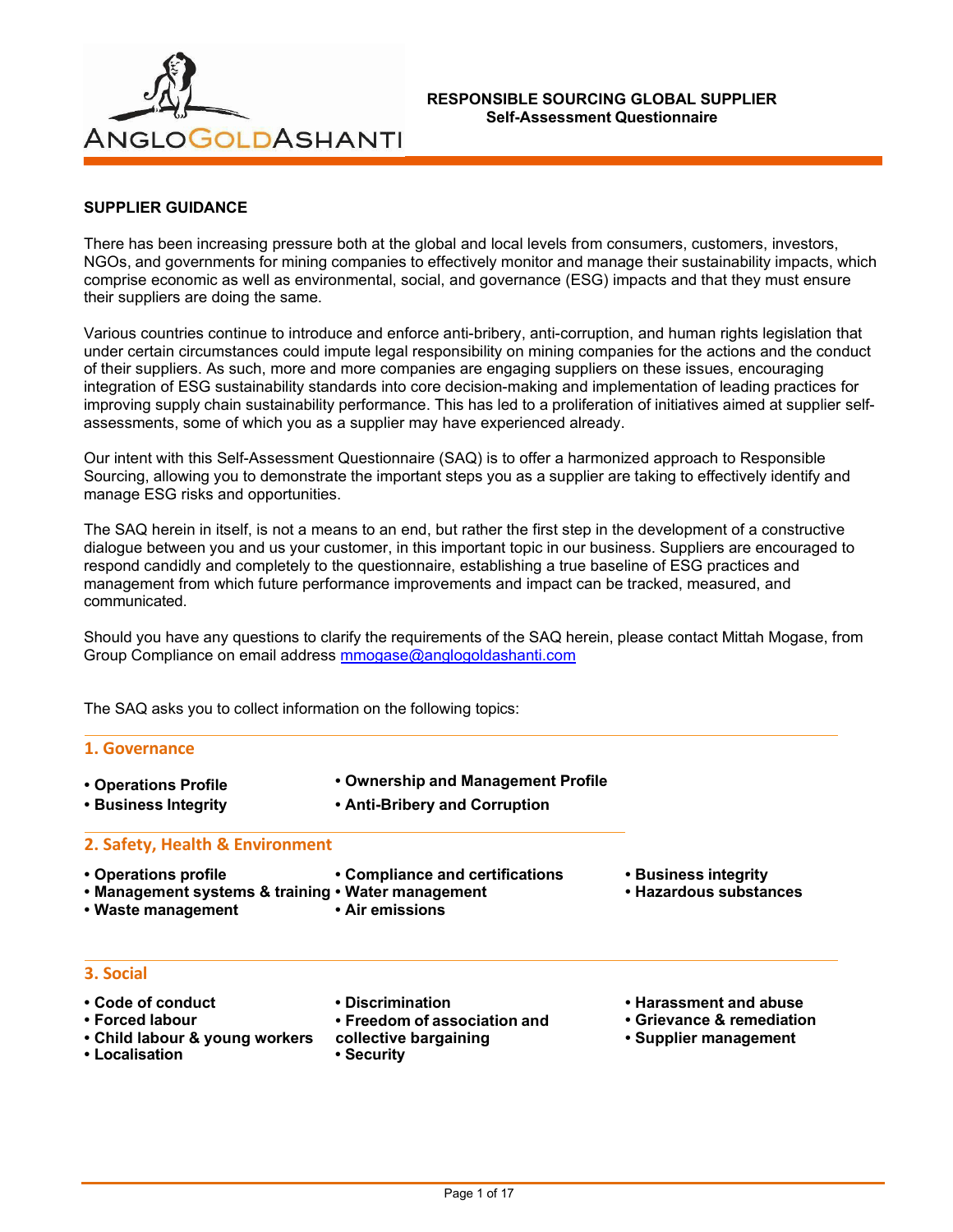

## **1 GOVERNANCE**

### **1.1 OPERATIONS PROFILE**

| <b>Name of Operation</b>                                                                                                     |
|------------------------------------------------------------------------------------------------------------------------------|
|                                                                                                                              |
|                                                                                                                              |
| <b>Address of Operation</b>                                                                                                  |
|                                                                                                                              |
|                                                                                                                              |
| <b>Contact Name</b>                                                                                                          |
|                                                                                                                              |
| <b>Title</b>                                                                                                                 |
|                                                                                                                              |
| <b>Telephone Number</b>                                                                                                      |
|                                                                                                                              |
| <b>Email Address</b>                                                                                                         |
|                                                                                                                              |
| <b>Date of Self-Assessment</b>                                                                                               |
|                                                                                                                              |
| <b>Holding/Parent Company details:</b>                                                                                       |
| Name of contact person, city, country, telephone number and email address of operations owners/parent<br>or holding company: |
|                                                                                                                              |
|                                                                                                                              |
|                                                                                                                              |
|                                                                                                                              |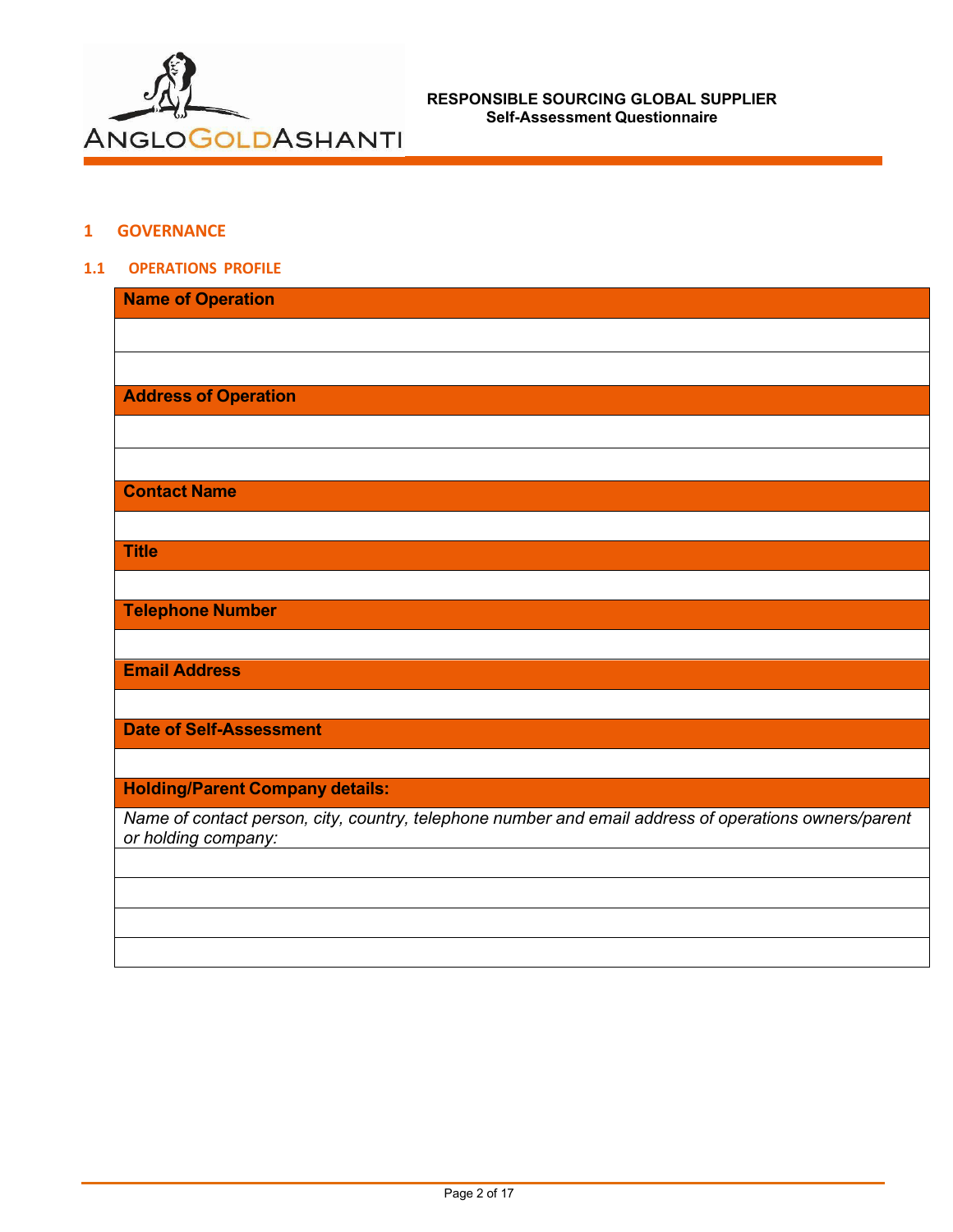

## **1.2 OWNERSHIP AND MANAGEMENT PROFILE**

In this section the words "key decision makers" shall mean or refer to Executive or Top Management team.

#### 1.2.1 Ownership

Please provide the following information about your organisation's owners/partners/members. *For privately owned companies, list all the owners of your organisation. For publicly traded companies, list shareholders holding more than 5%.*

| Name: | <b>Date of Acquisition of</b><br>Interest: | <b>Percentage Ownership:</b> |
|-------|--------------------------------------------|------------------------------|
|       |                                            |                              |
|       |                                            |                              |
|       |                                            |                              |

If this information is in a publicly available disclosure, please provide the relevant URL or provide and annexure.

#### 1.2.2 Management

Please provide the following information about your organisation's directors and key decision makers:

| Name: | <b>Designation/Title:</b> | <b>Percentage Ownership</b><br>(if applicable): |
|-------|---------------------------|-------------------------------------------------|
|       |                           |                                                 |
|       |                           |                                                 |
|       |                           |                                                 |

If this information is in a publicly available disclosure, please provide the relevant URL or provide and annexure.

### **1.3 BUSINESS INTEGRITY**

#### 1.3.1 Government

Do any owners (5% ownership), partners, directors, or key decision makers of your organisation hold or have held any position of employment with any government or government entity (including agencies as well as state-owned or controlled enterprises) or any Public International Organisations (e.g., World Bank, United Nations)?

| Yes [ | No<br>- |
|-------|---------|
|-------|---------|

#### **If YES, please provide the following details:**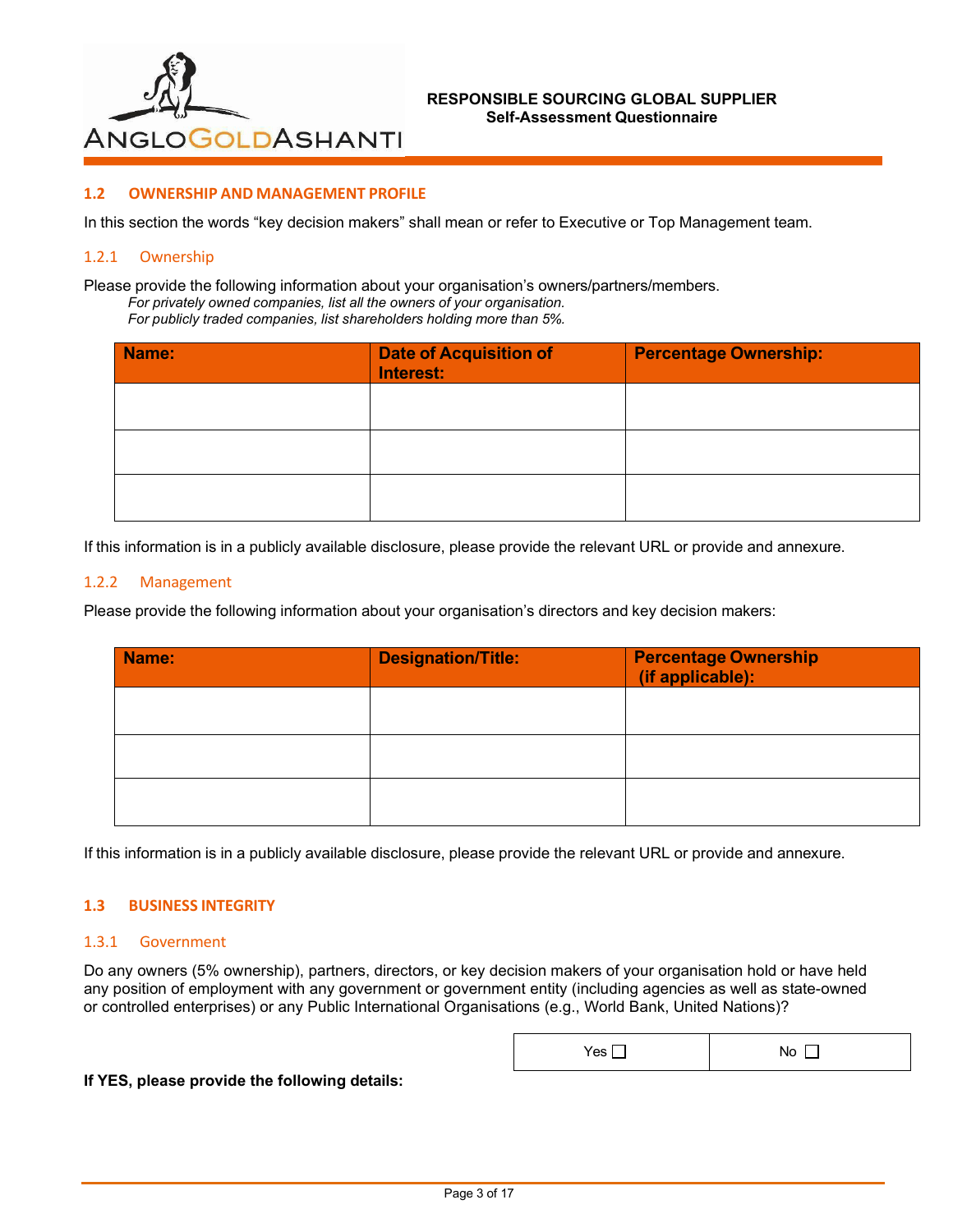

| Name: | <b>Percentage</b><br><b>Ownership</b><br>(if applicable): | <b>Department/Entity</b><br>Name: | <b>Position(s):</b> | <b>Period:</b> |
|-------|-----------------------------------------------------------|-----------------------------------|---------------------|----------------|
|       |                                                           |                                   |                     |                |
|       |                                                           |                                   |                     |                |
|       |                                                           |                                   |                     |                |

If this information is in a publicly available disclosure, please provide the relevant URL or provide an annexure.

### 1.3.2 Family Members/Business Associates

Are any owners (5%+ ownership), partners, directors, or key decision makers of your organisation related (by blood, marriage, current or past business association) to any government officials or political party candidates/officials?

 $Yes \Box$  No  $\Box$ 

 $Yes \Box$  No  $\Box$ 

#### **If YES, please provide the following details:**

| Name: | Department / Political<br><b>Party</b> | <b>Position(s):</b> | <b>Period:</b> |
|-------|----------------------------------------|---------------------|----------------|
|       |                                        |                     |                |
|       |                                        |                     |                |
|       |                                        |                     |                |

If this information is in a publicly available disclosure, please provide the relevant URL or provide an annexure.

### 1.3.3 Political Parties

Are any owners (5%+ ownership), partners, directors, or key decision makers of your organisation political party officials or candidates, or have been elected into any political office?

#### **If YES, please provide the following details:**

| Name: | <b>Political Party:</b> | <b>Position(s):</b> | <b>Period:</b> |
|-------|-------------------------|---------------------|----------------|
|       |                         |                     |                |
|       |                         |                     |                |
|       |                         |                     |                |

If this information is in a publicly available disclosure, please provide the relevant URL or provide an annexure.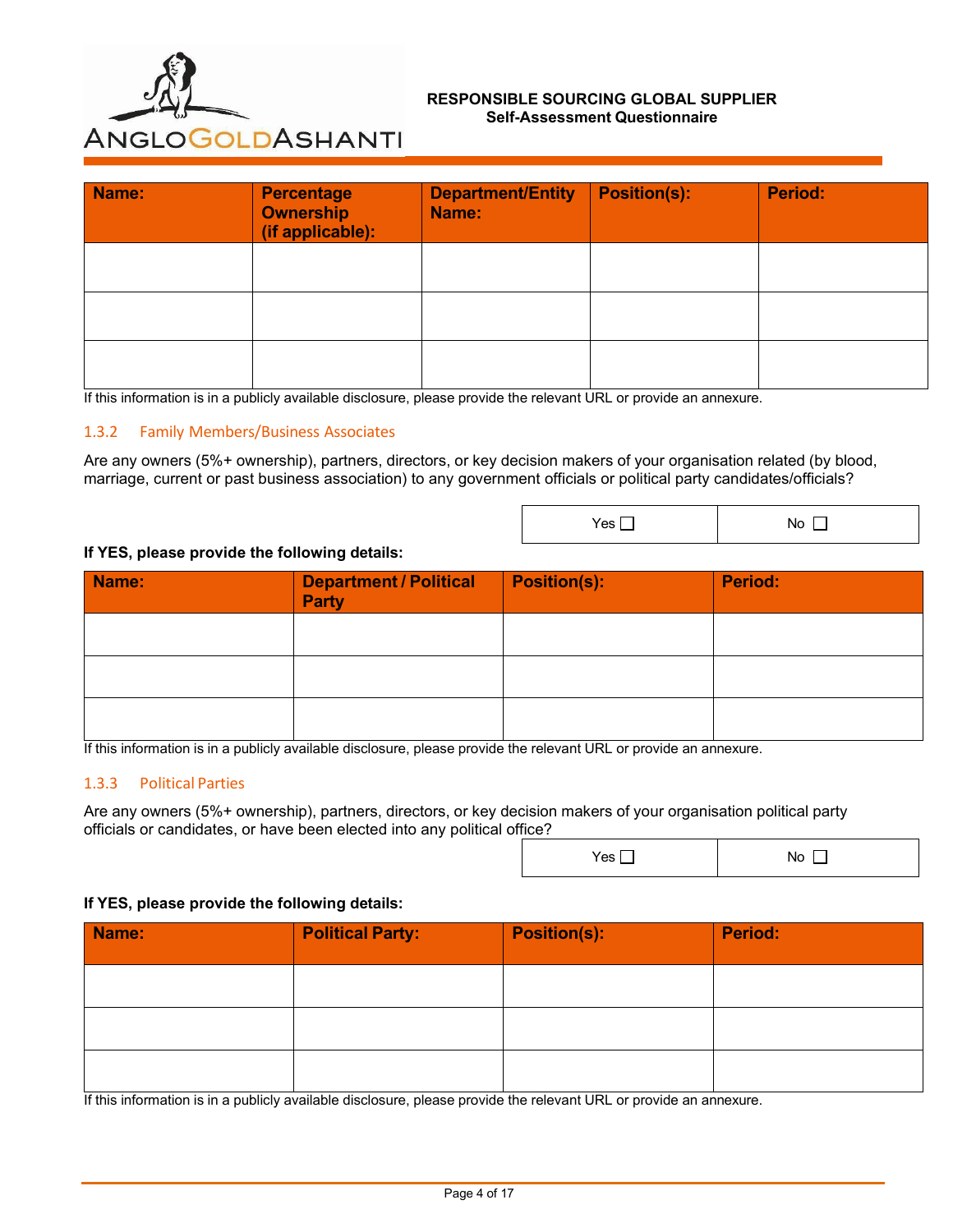

## 1.3.4 Employment

Has any owner (5%+ ownership), partner, director, or key decision maker of your organisation ever been employed by or performed services for AngloGold Ashanti or any of its subsidiaries?

## **If YES, please provide the following details:**

| Name: | <b>Department/Operation:</b> | <b>Position(s) held:</b> | <b>Period:</b> |
|-------|------------------------------|--------------------------|----------------|
|       |                              |                          |                |
|       |                              |                          |                |
|       |                              |                          |                |

If this information is in a publicly available disclosure, please provide the relevant URL or provide an annexure.

## 1.3.5 Employee Relationships

Has any owner (5%+ ownership), partner, director, or key decision maker of your organisation related (by blood, marriage, current or past business association) to any director or key decision maker of AngloGold Ashanti and/or its subsidiaries?

| Yes | No |
|-----|----|
|-----|----|

 $Yes \Box$  No  $\Box$ 

### **If YES, please provide the following details:**

| Name: | <b>Department/Operation:</b> | <b>Position(s) held:</b> | <b>Period:</b> |
|-------|------------------------------|--------------------------|----------------|
|       |                              |                          |                |
|       |                              |                          |                |
|       |                              |                          |                |

If this information is in a publicly available disclosure, please provide the relevant URL or provide an annexure.

### **1.4 ANTI-BRIBERY AND CORRUPTION**

## 1.4.1 Obligations

(a) Are you familiar with and do you understand your obligations under the U.S Foreign Corrupt Practices Act?

| $\sim$<br><b>INO</b><br>1 CS |
|------------------------------|
|------------------------------|

**If NO, please complete the attached FCPA acknowledgment and provide a brief explanation of your organisation's policy below:**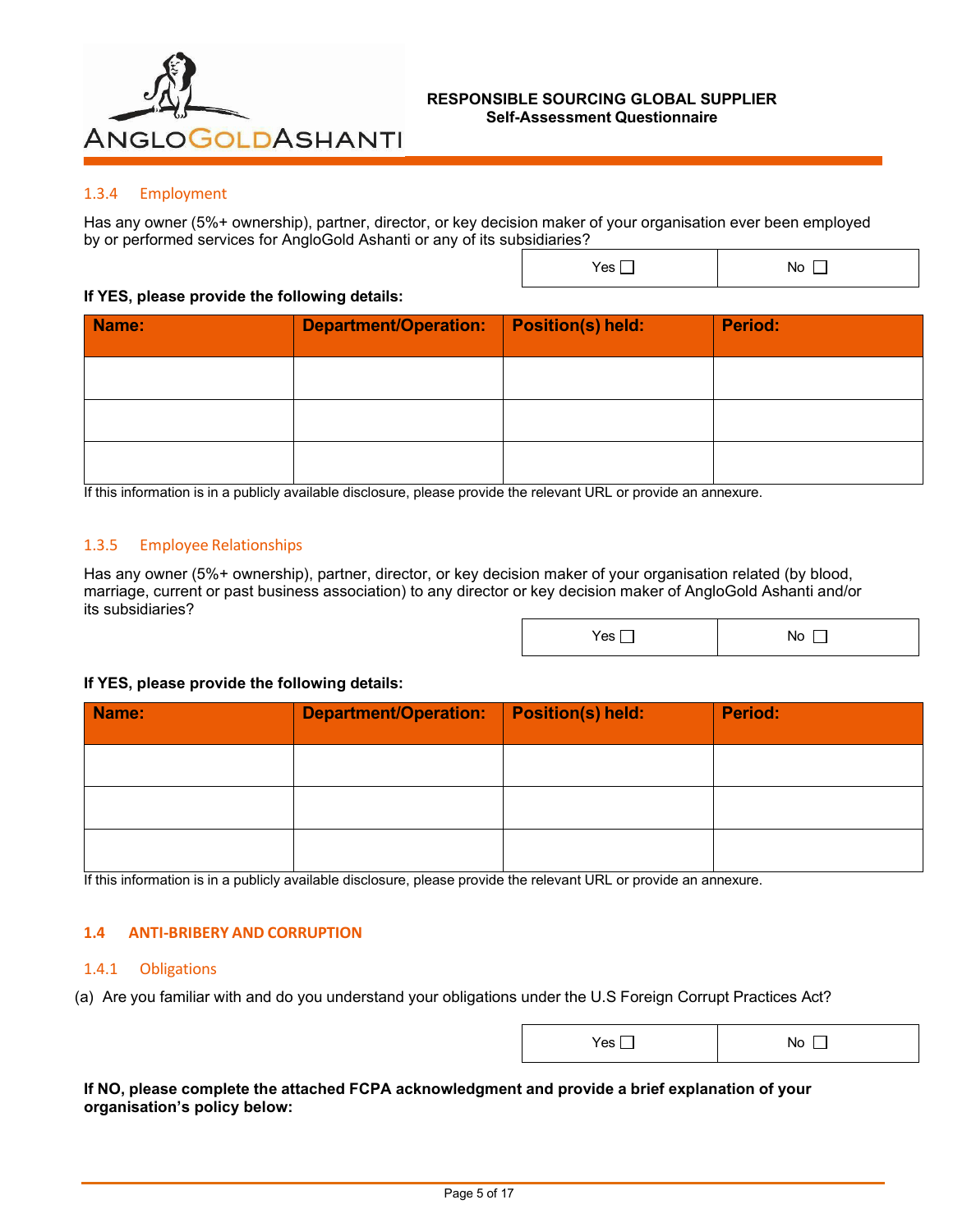

 $Yes \Box$  No  $\Box$ 

Yes No

|                          |          |               |          |                     | Please briefly describe your organisation's anti-corruption policy and programmes: |  |
|--------------------------|----------|---------------|----------|---------------------|------------------------------------------------------------------------------------|--|
|                          |          |               |          |                     |                                                                                    |  |
|                          |          |               |          |                     |                                                                                    |  |
|                          |          |               |          |                     |                                                                                    |  |
| $\overline{\phantom{a}}$ | $\cdots$ | .<br>$\cdots$ | $\cdots$ | $\overline{\cdots}$ | $\overline{\phantom{a}}$                                                           |  |

If this information is in a publicly available disclosure, please provide the relevant URL or provide an annexure.

(b) Has your organisation or any owner (5%+ ownership), partner, director, or key decision maker of your organisation ever been accused, subject to investigation, or convicted or bribery, fraud, or any other corrupt activity (including offering or paying money or giving anything of value to a government official to retain business or obtain an improper advantage) anywhere in the world?

# **If YES, please provide the following details:**

| <b>Entity/Person Name:</b> | Date: | <b>Description:</b> |
|----------------------------|-------|---------------------|
|                            |       |                     |
|                            |       |                     |
|                            |       |                     |

(c) Does your organisation appear on any country, regional, local, or provincial government sanction or enforcement list in any country that AngloGold Ashanti operates in?

### **If YES, please provide the following details:**

| Country: | <b>Reason:</b> |
|----------|----------------|
|          |                |
|          |                |
|          |                |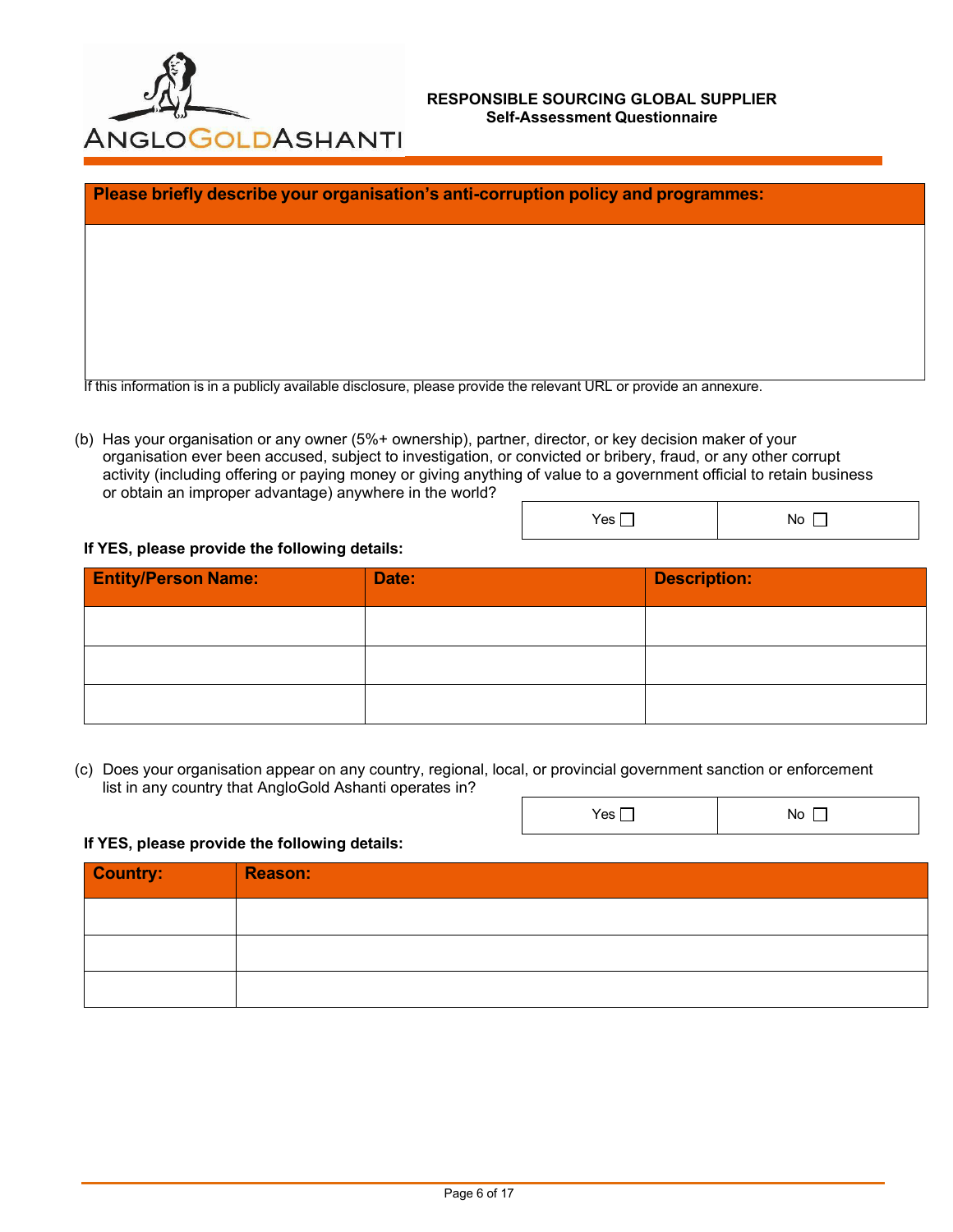

Yes No

(d) In the case of an investigation or audit by AngloGold Ashanti related to services or goods provided, is your organisation willing to assist and co-operate by providing applicable records and information, upon reasonable notice and request?

#### **If NO, please provide a reason:**

## **2 SAFETY, HEALTH AND ENVIRONMENT**

## **2.1 HEALTH AND SAFETY**

## 2.1.1 Accident and Injury Information

| Year<br>(injuries requiring medical treatment beyond first aid): | <b>Total Hrs</b> | No. of Injuries   | Injury Rate                                                                                                                    |
|------------------------------------------------------------------|------------------|-------------------|--------------------------------------------------------------------------------------------------------------------------------|
|                                                                  |                  |                   |                                                                                                                                |
|                                                                  |                  |                   |                                                                                                                                |
| Year                                                             | <b>Total Hrs</b> | No. of Fatalities | <b>Fatality Rate</b>                                                                                                           |
|                                                                  |                  |                   |                                                                                                                                |
|                                                                  |                  |                   |                                                                                                                                |
|                                                                  |                  |                   |                                                                                                                                |
|                                                                  |                  |                   |                                                                                                                                |
|                                                                  |                  |                   |                                                                                                                                |
|                                                                  |                  |                   | For fatal incidents, please provide including information on nature, cause, and any corrective & preventative actions taken: - |

### 2.1.2 Compliance and Certifications

(a) Is there a manager or similar position that is responsible and accountable for occupational health and safety?

| (b) Does your organisation have all health and safety permit(s) or license(s) or authorisation(s) required to conduct |
|-----------------------------------------------------------------------------------------------------------------------|
| operations as required or contracted for?                                                                             |

### **If YES, please attach a copy**

| Yes | No |
|-----|----|
|     |    |
|     |    |

 $Yes \Box$  No  $\Box$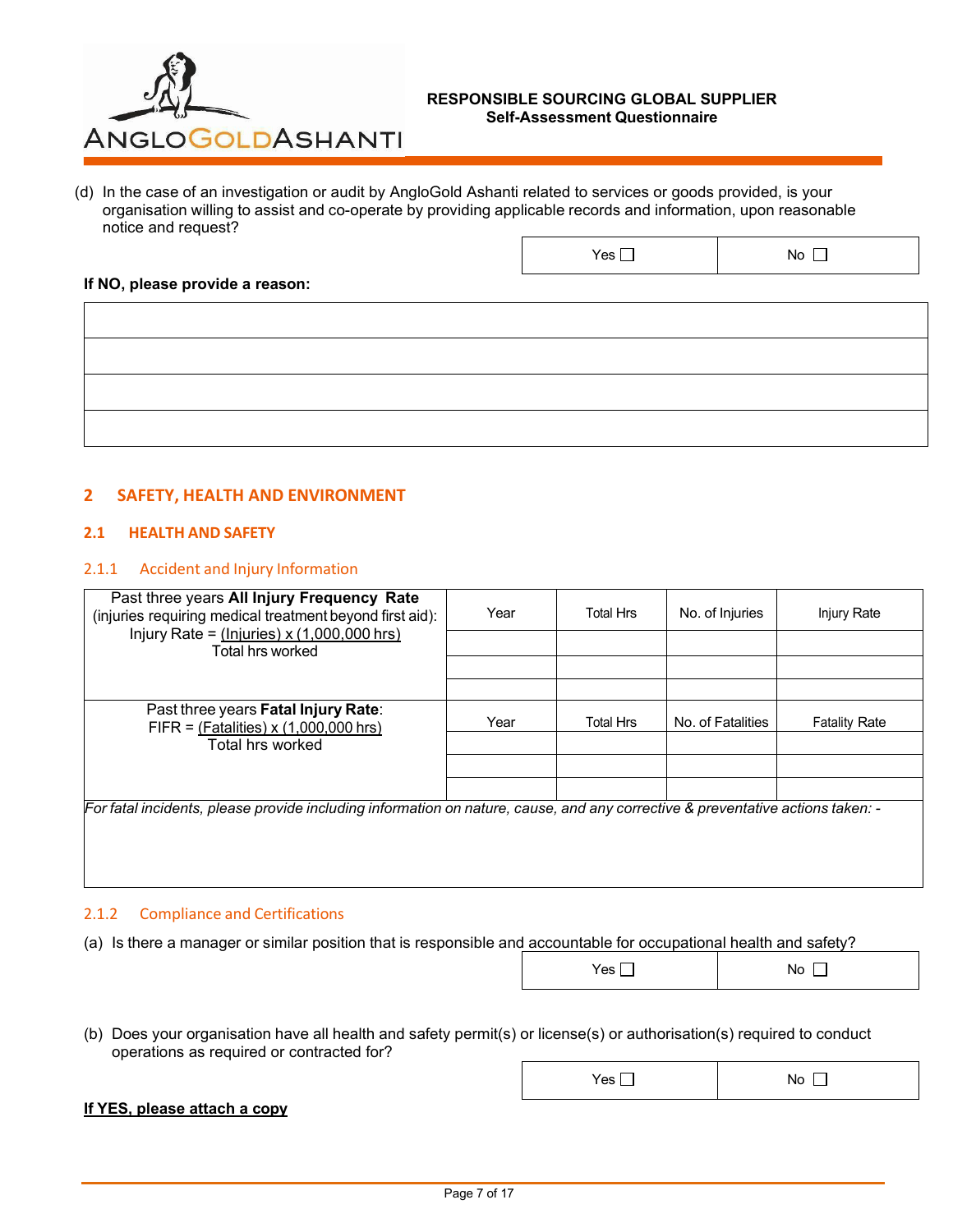

### **If NO, please provide details/explanation:**

(c) Has your organisation received any Regulatory violation findings or fines for safety or Occupational Health matters in the last 3 years?

#### **If YES, please provide details:**

Has the issue been resolved?

| Yes | No |
|-----|----|
|     |    |

Yes No

Yes No

(d) Has your organisation obtained any external certification such as OHSAS 18001, ISO 45001 or similar?

## **If YES, please provide details:**

| <b>Type of Certification:</b> | <b>Certification Date:</b> | <b>Most Recent Audit Date:</b> |
|-------------------------------|----------------------------|--------------------------------|
|                               |                            |                                |

### 2.1.3 Safety and Health Programme

(a) Does your organisation have written Safety and Health programme?

| Yes | No. |
|-----|-----|
|     |     |

### **If YES, please attach a copy**

(b) Are all employees advised of their duties, responsibilities, and rights with regards to Health and Safety?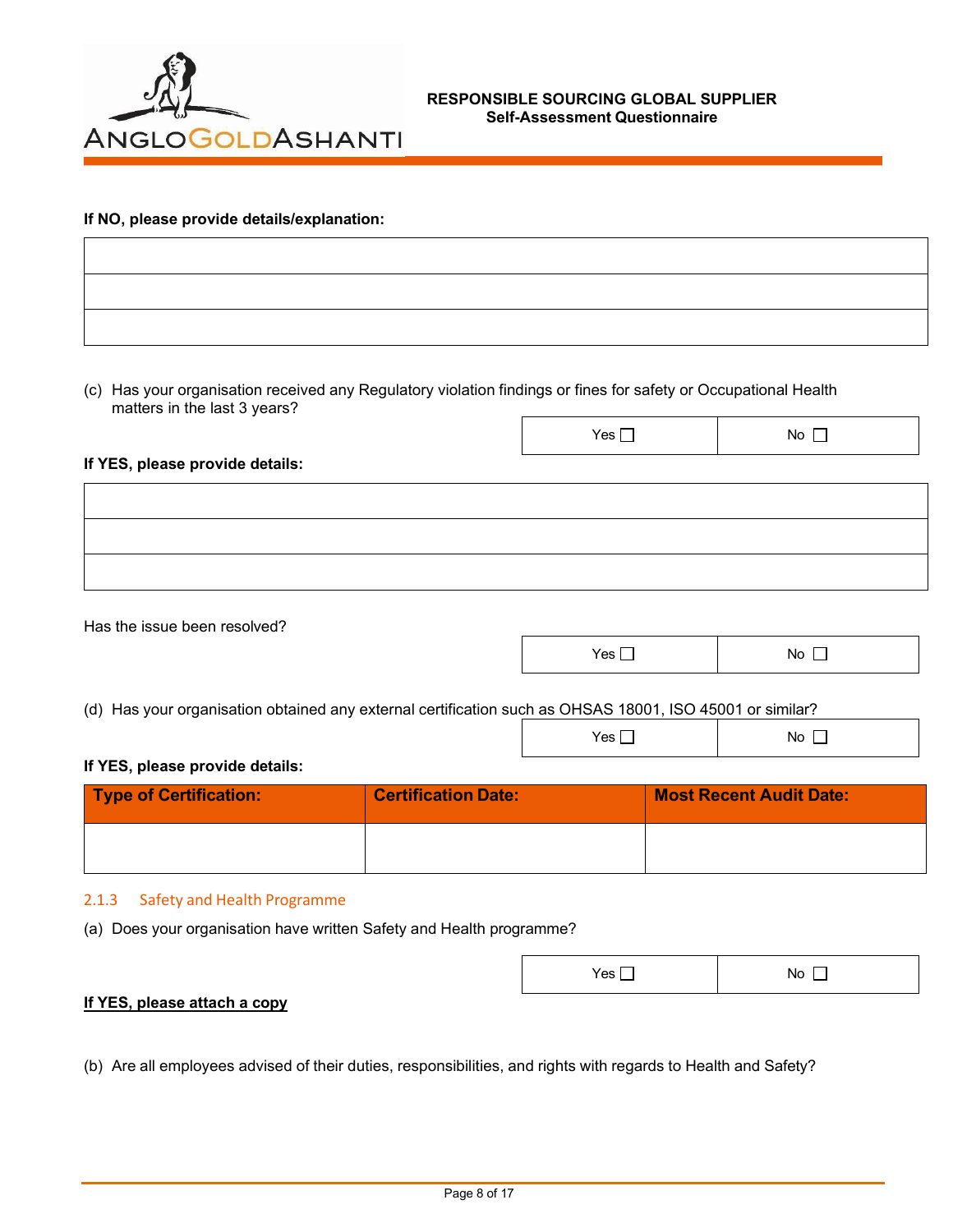

| Yes<br>٦U |
|-----------|
|-----------|

(c) Have employees been trained on the Health and Safety policies and procedures appropriate to their job accountabilities?

(d) Do you have a Health and Safety qualification programme for your vendors and/or sub-contractors?

| Yes | No. |
|-----|-----|
|-----|-----|

Yes No

Yes No

## **2.2 ENVIRONMENT**

(a) Does your organisation comply with all applicable environmental legislation and regulations?

#### **If NO, please provide details/explanation:**

(b) Does the organisation hold the necessary license(s) and/or permit(s) for the following (select all the apply)?

| <b>Air Emissions</b> | Water | <b>Hazardous Substances</b> | <b>Waste Management</b> | Other |
|----------------------|-------|-----------------------------|-------------------------|-------|
|                      |       |                             |                         |       |
|                      |       |                             |                         |       |
|                      |       |                             |                         |       |

#### **If NO, please provide details/explanation:**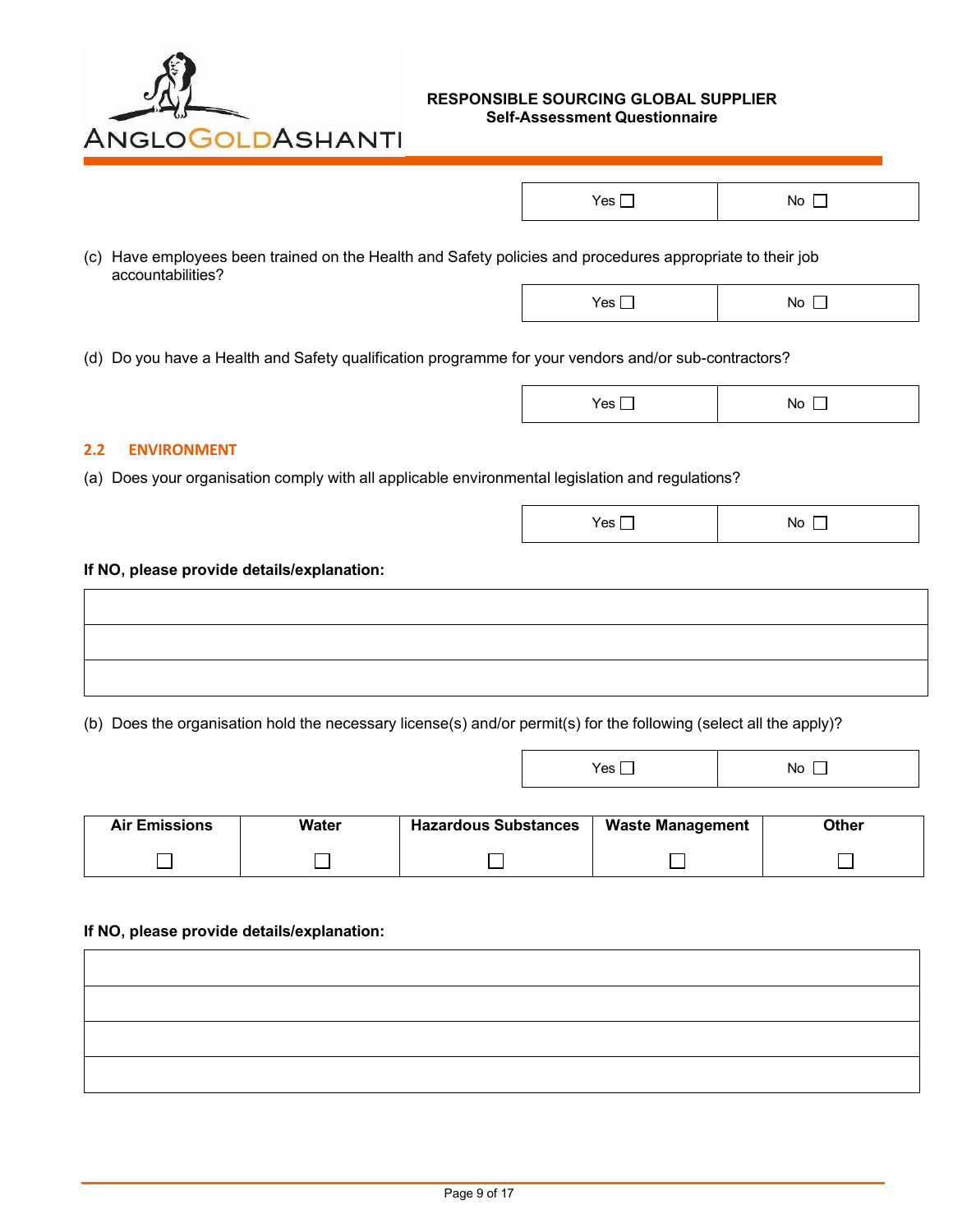

(c) Have you received any fines or warning or been prosecuted in relation to any of the following in the last 3 years (select all the apply)?

Yes No

| <b>Air Emissions</b> | Water | <b>Hazardous Substances</b> | <b>Waste Management</b> | Other |
|----------------------|-------|-----------------------------|-------------------------|-------|
|                      |       |                             |                         |       |

#### **If YES, please provide details:**

| <b>Regulatory Authority</b><br>Name: | <b>Nature of Violation:</b> | <b>Brief Description:</b> | Date of<br><b>Violation/Fine:</b> |
|--------------------------------------|-----------------------------|---------------------------|-----------------------------------|
|                                      |                             |                           |                                   |
|                                      |                             |                           |                                   |

Has the issue been resolved?

| Yes<br><b>INO</b> |
|-------------------|
|-------------------|

Yes No

(d) Does your organisation have a system / program or policy in place to assess and manage environmental risks?

### **If YES, please attach a copy**

**If NO, please provide details/explanation:**

(e) Does your organisation have an up-to-date ISO 14001 or EMAS certificate?

|--|

## **If YES, please attach a copy**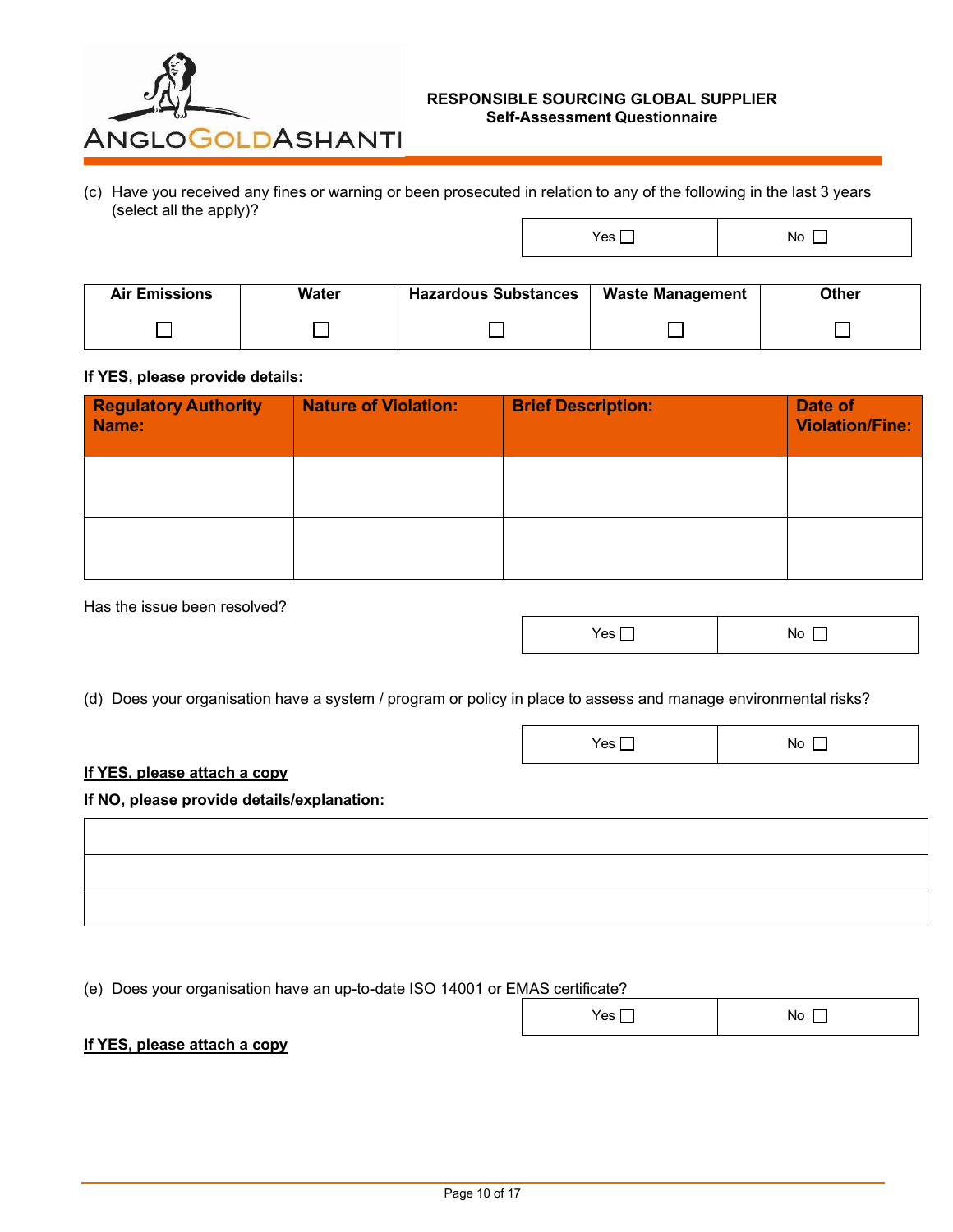

| Type of Certificate | <b>Auditor Name:</b> | <b>Expiry Date:</b> | <b>Most Recent Audit</b><br>Date: |
|---------------------|----------------------|---------------------|-----------------------------------|
|                     |                      |                     |                                   |
|                     |                      |                     |                                   |

(f) Are environmental requirements and expectations communicated to all employees and suppliers in local or appropriate language?

## **3 SOCIAL**

| <b>PARTA</b>                                                                                                                                                                   |                                                              |               |              |  |
|--------------------------------------------------------------------------------------------------------------------------------------------------------------------------------|--------------------------------------------------------------|---------------|--------------|--|
| Worker Information <sup>1</sup>                                                                                                                                                | <b>MALE</b>                                                  | <b>FEMALE</b> | <b>TOTAL</b> |  |
| Total number of workers                                                                                                                                                        |                                                              |               |              |  |
| Total number of permanent workers                                                                                                                                              |                                                              |               |              |  |
| Total number of seasonal or contractual<br>workers or otherwise in non-permanent<br>employment                                                                                 |                                                              |               |              |  |
| Total number of workers provided through<br>agencies, labour brokers, and/or<br>outsourced labour companies                                                                    |                                                              |               |              |  |
| <b>Auditing History</b>                                                                                                                                                        |                                                              |               |              |  |
| Provide the date and details of any<br>responsible sourcing audits or certifications<br>(including social, ethical, or environmental)<br>conducted, and locations it refers to | Please provide details of the audit, including:              |               |              |  |
|                                                                                                                                                                                | Whether it was an independent or internal audit<br>$\bullet$ |               |              |  |
|                                                                                                                                                                                | The date of each audit                                       |               |              |  |
|                                                                                                                                                                                | Locations the audit relates to                               |               |              |  |
| If you require more space, place annex as a separate document.                                                                                                                 |                                                              |               |              |  |

<sup>&</sup>lt;sup>1</sup> Worker refers to any individual (irrespective of whether they are employed directly, indirectly, temporarily, or permanently) providing the applicable goods, materials, or services for or on behalf of the Supplier completing the SAQ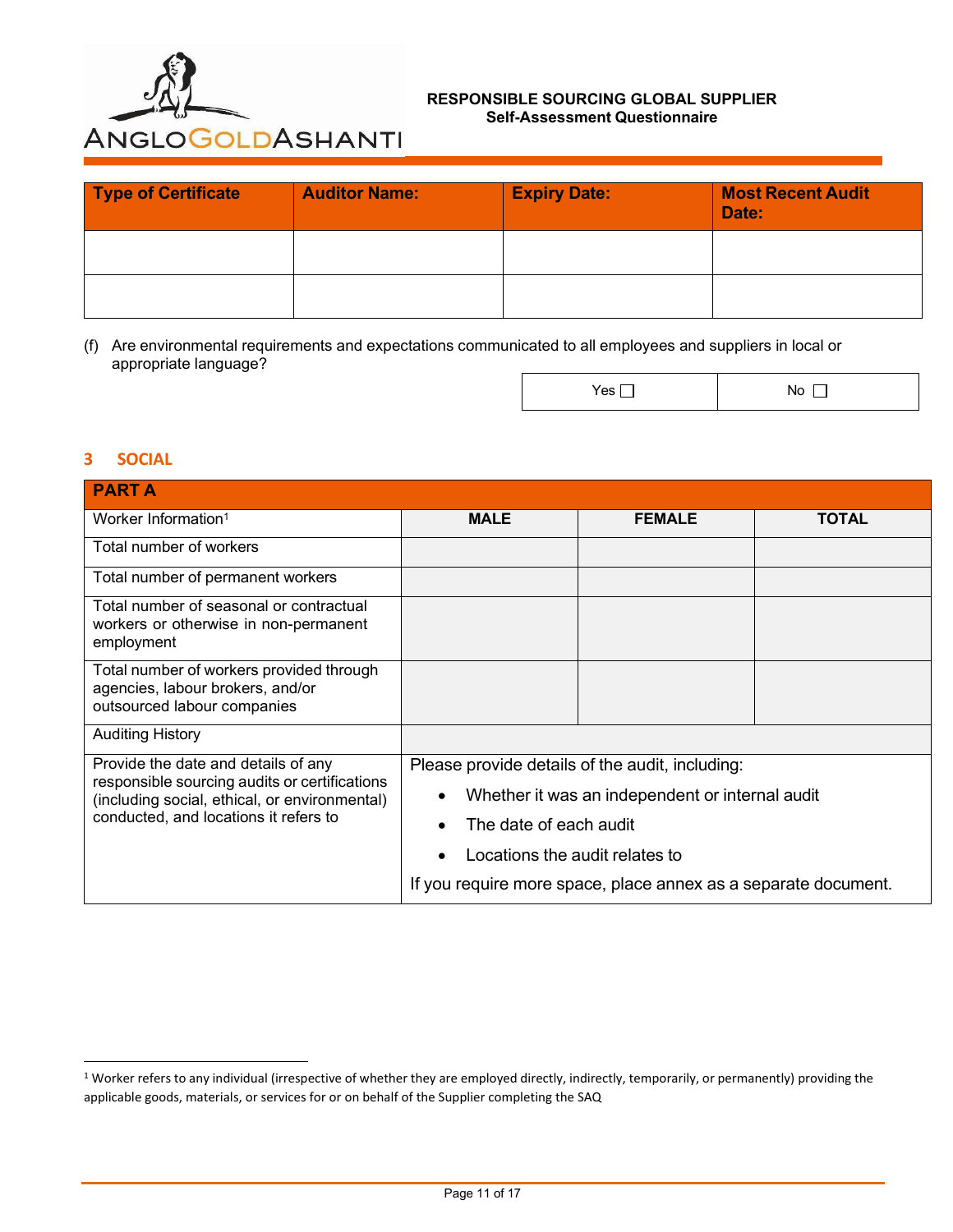

| <b>Question</b>                                                                                                                                                                                                                                    | <b>YES</b>               | <b>NO</b>    | <b>Requested Evidence</b>                                                                                                                           |  |
|----------------------------------------------------------------------------------------------------------------------------------------------------------------------------------------------------------------------------------------------------|--------------------------|--------------|-----------------------------------------------------------------------------------------------------------------------------------------------------|--|
| General Modern Slavery <sup>2</sup> Response                                                                                                                                                                                                       |                          |              |                                                                                                                                                     |  |
| 1. Do you provide training to your employees on<br>modern slavery?                                                                                                                                                                                 | $\Box$                   | $\Box$       | Please provide a copy of<br>the training material                                                                                                   |  |
| <b>Child Labour</b>                                                                                                                                                                                                                                |                          |              |                                                                                                                                                     |  |
| 2. Does your organisation have a policy or<br>process that prohibits the use of child labour,<br>or employment of workers under the<br>international minimum age for work (15 years),<br>or the national minimum age for work, if it is<br>higher? | $\overline{\phantom{a}}$ |              | If YES, please provide a<br>copy of the policy/process<br>or hyperlink<br>If NO, please provide<br>details/explanation                              |  |
| 3. Does your organisation verify worker<br>age/juvenile workers as part of the hiring<br>process?                                                                                                                                                  | $\mathbf{L}$             | П            | If YES, please provide<br>evidence of<br>processes/checks in place<br>to validate date of birth/age<br>If NO, please provide<br>details/explanation |  |
| 4. Where any potential juvenile applicant<br>employees identified in the last 24 months?                                                                                                                                                           | $\overline{\phantom{a}}$ |              | If YES, please provide<br>evidence of checks<br>undertaken and any<br>evidence of juvenile<br>workers identified within the<br>last 24 months       |  |
| 5. Does your organisation comply with the United<br>Nations ILO conventions <sup>3</sup> that prohibit the<br>worst forms of child labour, hazardous child<br>labour and minimum age for work?                                                     | П                        | $\mathsf{L}$ | Please provide evidence of<br>processes in place to<br>validate date of birth                                                                       |  |

<sup>&</sup>lt;sup>2</sup> Modern Slavery is defined as situations where coercion, threats or deception are used to exploit victims and undermine or deprive them of their freedom. Modern slavery is only used to describe serious exploitation. It does not include practices like substandard working conditions or underpayment of workers. Modern slavery includes eight types of serious exploitation: trafficking in persons; slavery; servitude; forced marriage; forced labour; debt bondage; deceptive recruiting for labour services; and the worst forms of child labour. <sup>3</sup> International Labour Organisation Convention No. 138, 182 and 190. "Child Labour" is defined as work that deprives children of their childhood, their potential, and their dignity and that harms their physical and mental development. "Child" is defined as anyone under the age of 18. The convention sets the minimum for admission to work at 15 years (13 years for light work), and for hazardous work, 18 years. For further information, please visit[: https://www.ilo.org/ipec/facts/lang--en/index.htm](https://www.ilo.org/ipec/facts/lang--en/index.htm)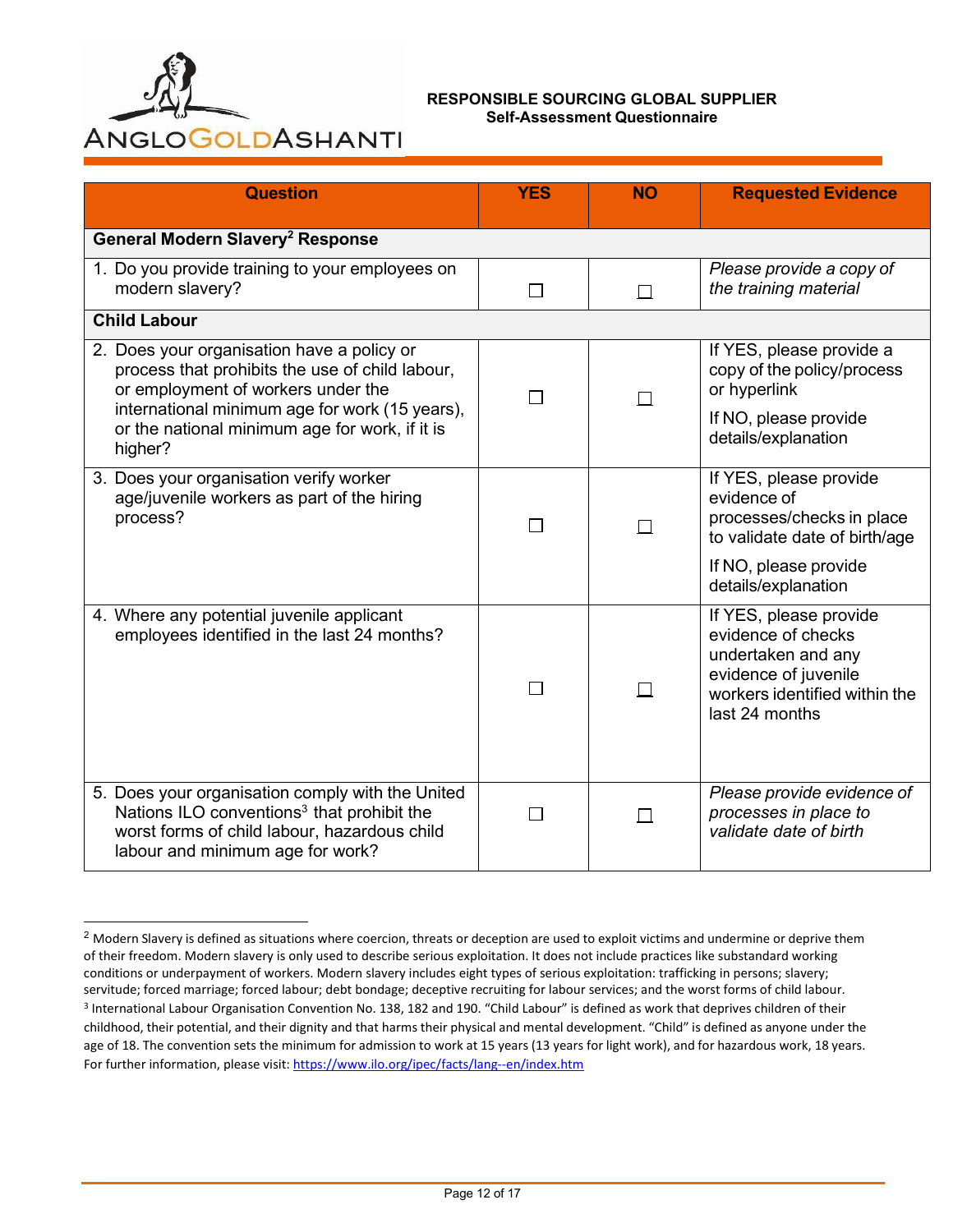

|                              | <b>Question</b>                                                                                                                                                                                                                                                                                      | <b>YES</b>    | <b>NO</b> | <b>Requested Evidence</b>                                                                                              |
|------------------------------|------------------------------------------------------------------------------------------------------------------------------------------------------------------------------------------------------------------------------------------------------------------------------------------------------|---------------|-----------|------------------------------------------------------------------------------------------------------------------------|
|                              | Forced Labour, Bonded Labour and Human Trafficking                                                                                                                                                                                                                                                   |               |           |                                                                                                                        |
| 6.                           | Does your organisation have a policy or<br>process that prohibits modern slavery<br>including all forms of forced labour and<br>human trafficking in its operations and in<br>those of its suppliers?                                                                                                | $\mathsf{L}$  |           | If YES, please provide a<br>copy of the policy/process<br>or hyperlink<br>If NO, please provide<br>details/explanation |
| 7.                           | Are any original identity documents of<br>workers (e.g., passports, birth certificates,<br>national identity cards) retained?                                                                                                                                                                        | $\Box$        | $\Box$    | Please provide supporting<br>evidence                                                                                  |
| 8.                           | Are workers required to lodge any 'security<br>deposits' (this could include financial or<br>personal property) or pay any recruitment<br>fees?                                                                                                                                                      | $\Box$        | $\perp$   | Please provide supporting<br>evidence                                                                                  |
| 9.                           | Does your organisation deduct wages,<br>impose monetary fines, and/or withhold pay<br>or pay entitlements to workers? This<br>includes fines for misconduct and poor<br>production                                                                                                                   | $\mathsf{L}$  |           | Please provide supporting<br>evidence                                                                                  |
|                              | 10. Does your organisation investigate labour<br>practices to identify the risk and any<br>instances of modern slavery?                                                                                                                                                                              | $\Box$        |           | If YES, please provide<br>supporting evidence<br>If NO, please provide<br>details/explanation                          |
|                              | 11. If instances of modern slavery are<br>identified, what actions are undertaken to<br>remedy the situation?                                                                                                                                                                                        | $\mathsf{L}$  | П         | Please provide<br>details/explanation                                                                                  |
| <b>Employment Conditions</b> |                                                                                                                                                                                                                                                                                                      |               |           |                                                                                                                        |
|                              | 12. Are all workers provided with a written<br>contract in a language they understand,<br>where terms of employment including wage<br>rates and hours of work are clear?                                                                                                                             |               |           | Please provide supporting<br>evidence                                                                                  |
|                              | 13. Where accommodation is provided to<br>workers (for example, dormitories, hostels, or other<br>forms of shared accommodation), are regular checks<br>conducted to ensure that the living conditions are<br>adequate and meet legal requirements) for<br>example: fire safety, space, temperature, | $\mathcal{L}$ |           | Please provide supporting<br>evidence                                                                                  |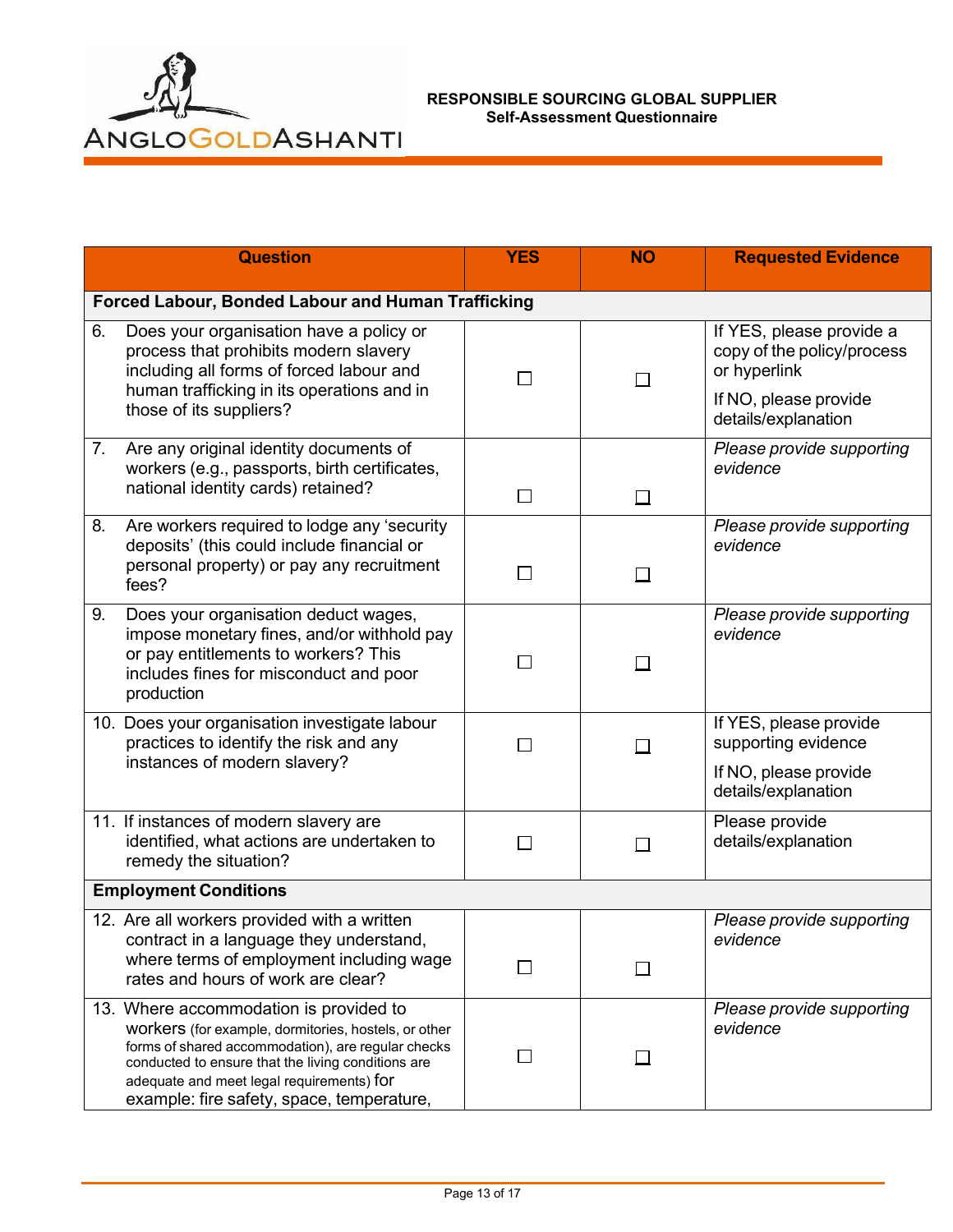

| lighting, sanitary facilities, privacy, and<br>ventilation.                                                                                                                                                                                                                                                                                                                  |                                                         |                |                                       |  |  |
|------------------------------------------------------------------------------------------------------------------------------------------------------------------------------------------------------------------------------------------------------------------------------------------------------------------------------------------------------------------------------|---------------------------------------------------------|----------------|---------------------------------------|--|--|
| <b>Question</b>                                                                                                                                                                                                                                                                                                                                                              | <b>YES</b>                                              | <b>NO</b>      | <b>Requested Evidence</b>             |  |  |
| 14. Where accommodation is provided, are<br>workers free to leave at will?                                                                                                                                                                                                                                                                                                   | $\Box$                                                  | $\Box$         | Please provide supporting<br>evidence |  |  |
| 15. Are workers free to lawfully resign their<br>employment without restriction or penalty?                                                                                                                                                                                                                                                                                  | П                                                       | $\Box$         | Please provide supporting<br>evidence |  |  |
| 16. Are workers paid their legal pay<br>entitlements, on time and provided with pay<br>slips clearly showing how wages have<br>been calculated and details of any<br>deductions?                                                                                                                                                                                             |                                                         | $\blacksquare$ | Please provide supporting<br>evidence |  |  |
| <b>Non-Discrimination</b>                                                                                                                                                                                                                                                                                                                                                    |                                                         |                |                                       |  |  |
| 17. Does your organisation have policies or<br>procedures in place to prevent<br>discrimination which ensures that it does<br>not hire, remunerate, promote, or discipline<br>based on e.g., age, disability, gender, race,<br>religion, etc., and are assurance<br>mechanisms in place to audit compliance?                                                                 | $\mathsf{L}$                                            |                | Please provide supporting<br>evidence |  |  |
|                                                                                                                                                                                                                                                                                                                                                                              | <b>Freedom of Association and Collective Bargaining</b> |                |                                       |  |  |
| 18. Does your organisation permit freedom of<br>association and collective bargaining?                                                                                                                                                                                                                                                                                       | $\mathsf{L}$                                            |                | Please provide supporting<br>evidence |  |  |
| <b>Harassment and Abuse</b>                                                                                                                                                                                                                                                                                                                                                  |                                                         |                |                                       |  |  |
| 19. Does your organisation have a formal<br>policy or procedure that clearly states a<br>commitment to prevent abuse, harassment,<br>and threats from acts of physical, verbal,<br>sexual, psychological nature, and<br>intimidation, including when determining<br>and implementing disciplinary measures,<br>and are assurance mechanisms in place to<br>audit compliance? | $\mathcal{L}$                                           |                | Please provide supporting<br>evidence |  |  |
| <b>Grievance and Redress Mechanisms</b>                                                                                                                                                                                                                                                                                                                                      |                                                         |                |                                       |  |  |
| 20. Do workers have mechanisms to<br>anonymously raise concerns related to                                                                                                                                                                                                                                                                                                   | $\Box$                                                  |                | Please provide supporting<br>evidence |  |  |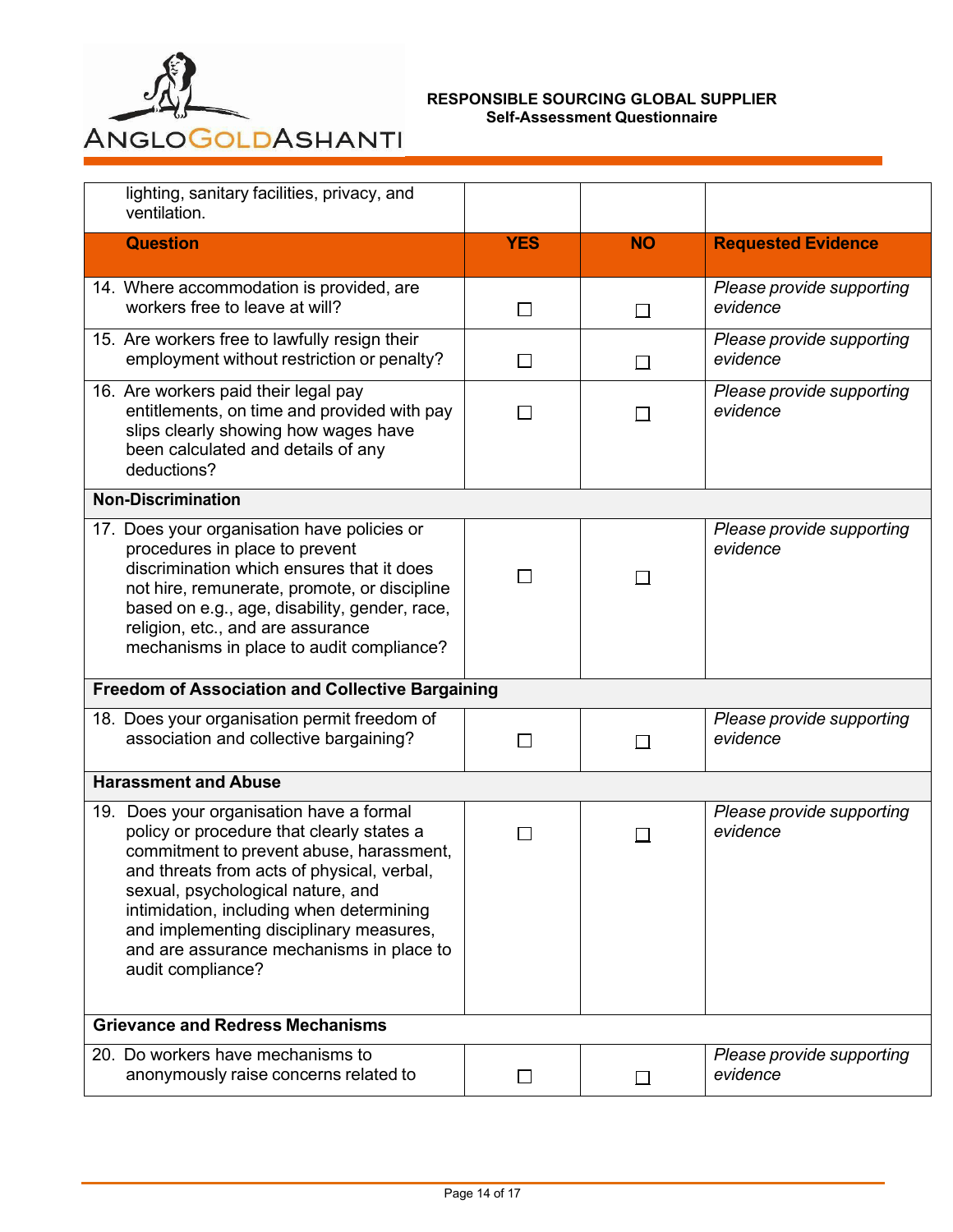

| labour conditions or workplace grievances<br>and access appropriate remedy?                                                                                                                                                                                                                               |                                                                |                     |                                                                                         |                                             |
|-----------------------------------------------------------------------------------------------------------------------------------------------------------------------------------------------------------------------------------------------------------------------------------------------------------|----------------------------------------------------------------|---------------------|-----------------------------------------------------------------------------------------|---------------------------------------------|
| <b>Question</b>                                                                                                                                                                                                                                                                                           |                                                                | <b>YES</b>          | <b>NO</b>                                                                               | <b>Requested Evidence</b>                   |
| 21. If YES, please describe how these<br>mechanisms are monitored and remedy is<br>provided?                                                                                                                                                                                                              |                                                                | П                   | П                                                                                       | Please provide supporting<br>evidence       |
| <b>Security</b>                                                                                                                                                                                                                                                                                           |                                                                |                     |                                                                                         |                                             |
| 22. Are all security personnel aware of the<br>Voluntary Principles of Security and Human<br>Rights and/or the International Code of<br>Conduct for Private Security Providers, and<br>do they comply with these principles while<br>carrying out their responsibilities.                                 |                                                                | $\mathsf{L}$        | $\Box$                                                                                  | Please provide supporting<br>evidence       |
| <b>Localisation</b>                                                                                                                                                                                                                                                                                       |                                                                |                     |                                                                                         |                                             |
| 23. Does your organisation have a localisation<br>strategy and projects, e.g., procurement,<br>labour etc, in place to promote socio-<br>economic development of communities<br>around the mine sites and countries in<br>which you supply goods or provide services<br>as an AngloGold Ashanti supplier? |                                                                | $\Box$              | П                                                                                       | Please provide supporting<br>evidence       |
| If YES, please provide spend details (USD):                                                                                                                                                                                                                                                               |                                                                |                     |                                                                                         |                                             |
| <b>Community Area and</b><br><b>Country:</b>                                                                                                                                                                                                                                                              | <b>Procurement Spend from</b><br><b>Local Suppliers (US\$)</b> |                     | <b>Employment</b><br>and Skills<br><b>Development</b><br>of locals:<br><b>Number of</b> | <b>Social Investment</b><br><b>Projects</b> |
|                                                                                                                                                                                                                                                                                                           |                                                                |                     | Locals:<br><b>Spend Value</b><br>(US\$):                                                |                                             |
|                                                                                                                                                                                                                                                                                                           |                                                                |                     |                                                                                         |                                             |
| <b>Supply Chain Management</b>                                                                                                                                                                                                                                                                            |                                                                |                     |                                                                                         |                                             |
| 24. Does your organisation conduct human<br>rights due diligence on your suppliers?                                                                                                                                                                                                                       |                                                                | <b>In the State</b> | П                                                                                       | Please provide supporting<br>evidence       |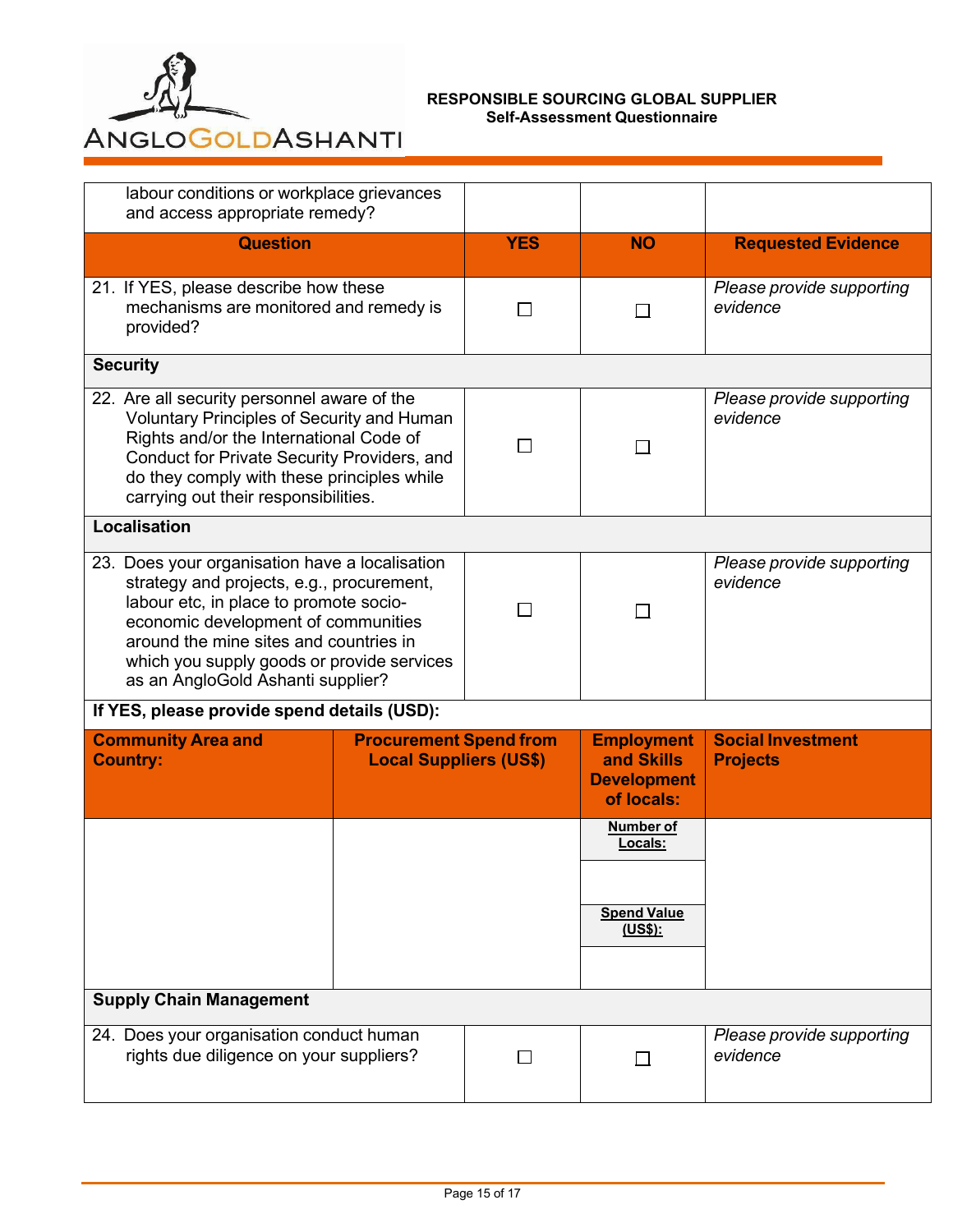

## **4 Supporting Documentation**

## **4.1 Please complete and attach the following additional documents and ensure that each is signed and stamped with a company stamp:**

- Attachment 1: AngloGold Ashanti Supplier Code of Conduct
- Attachment 2: Supplier Statement regarding Government Officials
- Attachment 3: Vendor Directors/Ownership/Shareholding Information Form
- Attachment 4: Foreign Corrupt Practices Act Acknowledgement
- Attachment 5: Declaration of Conflict of Interest for Suppliers

### **4.2 Please provide the following supporting documentation (where applicable):**

- Company Registration Certificate / Certificate of Confirmation
- Company Disclosure Certificate (showing director details) *NOT OLDER THAN 3 MONTHS*
- Proof of shareholding (share certificates / shareholders agreement)
- Health & Safety program / policy / procedure
- Environmental plan / program / policy
- Quality policy
- Human Rights policy
- Forced Labour and Child Labour policy / procedure
- Abuse, Discrimination & Harassment policy / procedure
- Grievance policy / procedure
- Proof of support Socio-Economic Development
- Company Code of Ethics / Conduct
- Gifts, Hospitality, Sponsorship policy / procedure
- ISO 9001 Certificate
- ISO 14001 or EMAS Certificate
- ISO 45001 Certificate
- OSHAS 18001 Certificate
- SA 8000 or ETI Certificate